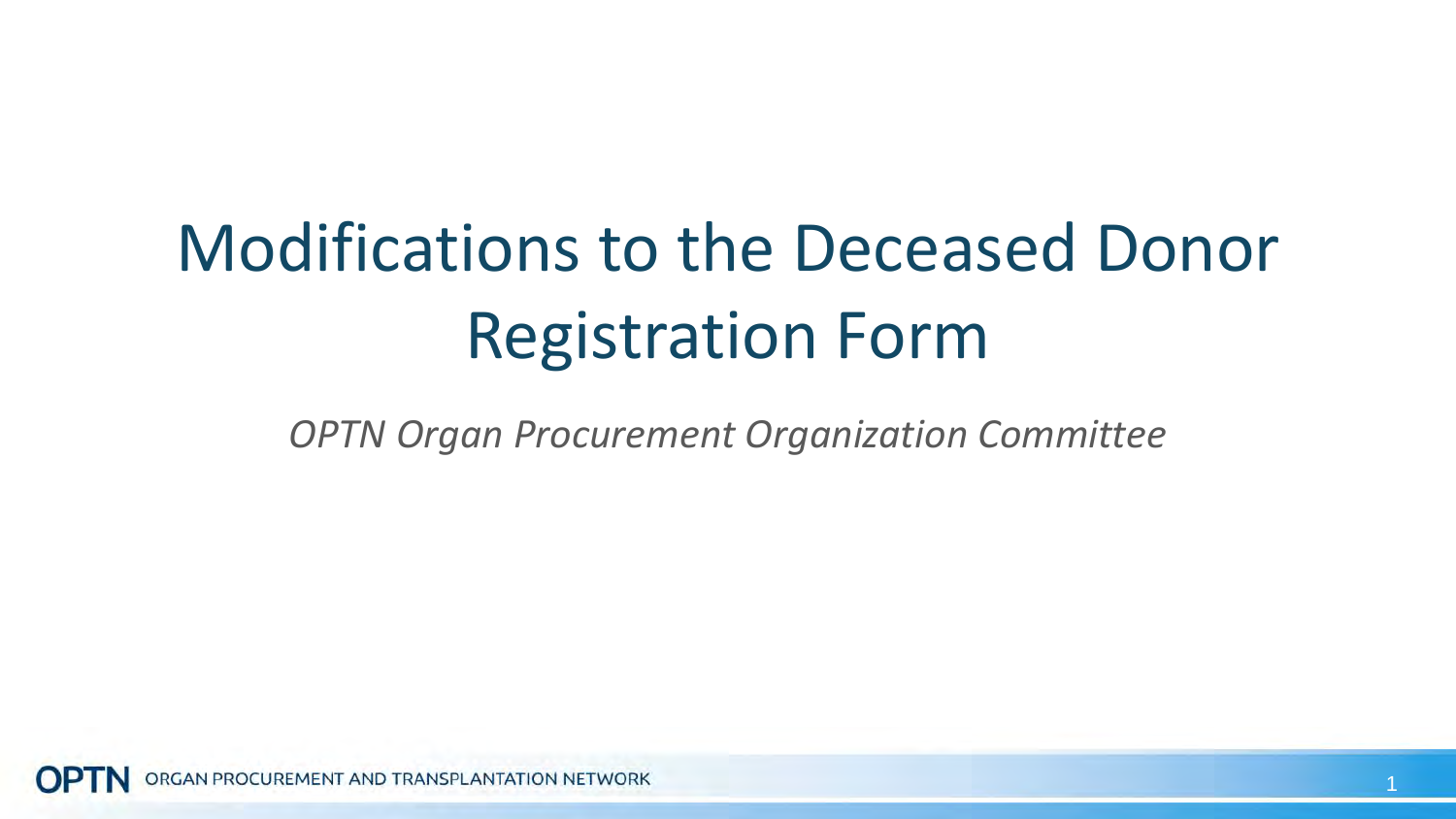# Purpose of Proposal

- **Promote more consistent and accurate data collection**
- **Provide OPO staff with improved direction and clarity when entering** deceased donor data on the deceased donor registration (DDR) form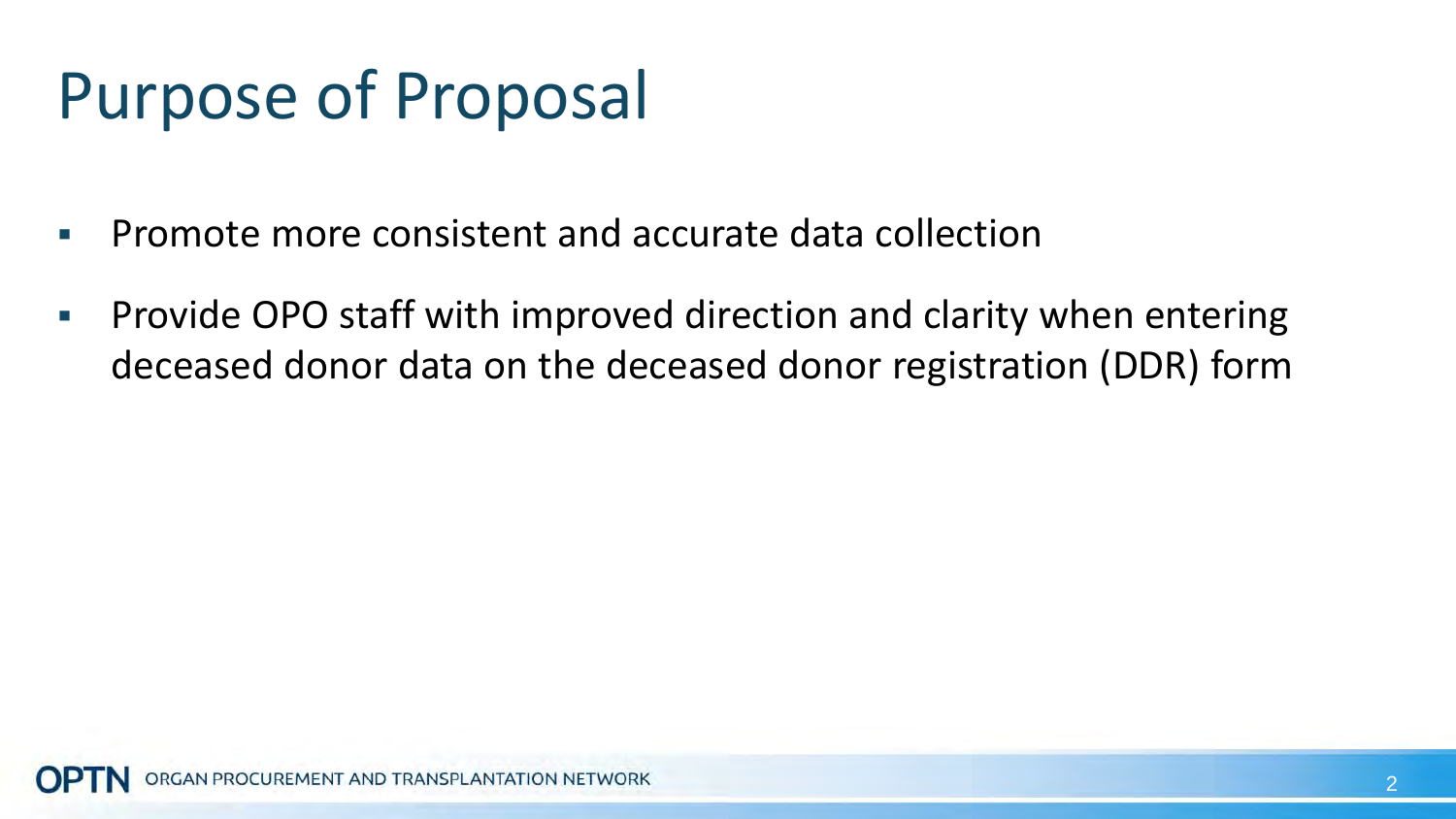## Proposal

- Recommend modifications to the DDR and data definitions
	- Modify data elements
	- Update data definitions
	- Relocate and remove data elements
- **Request feedback on several data elements**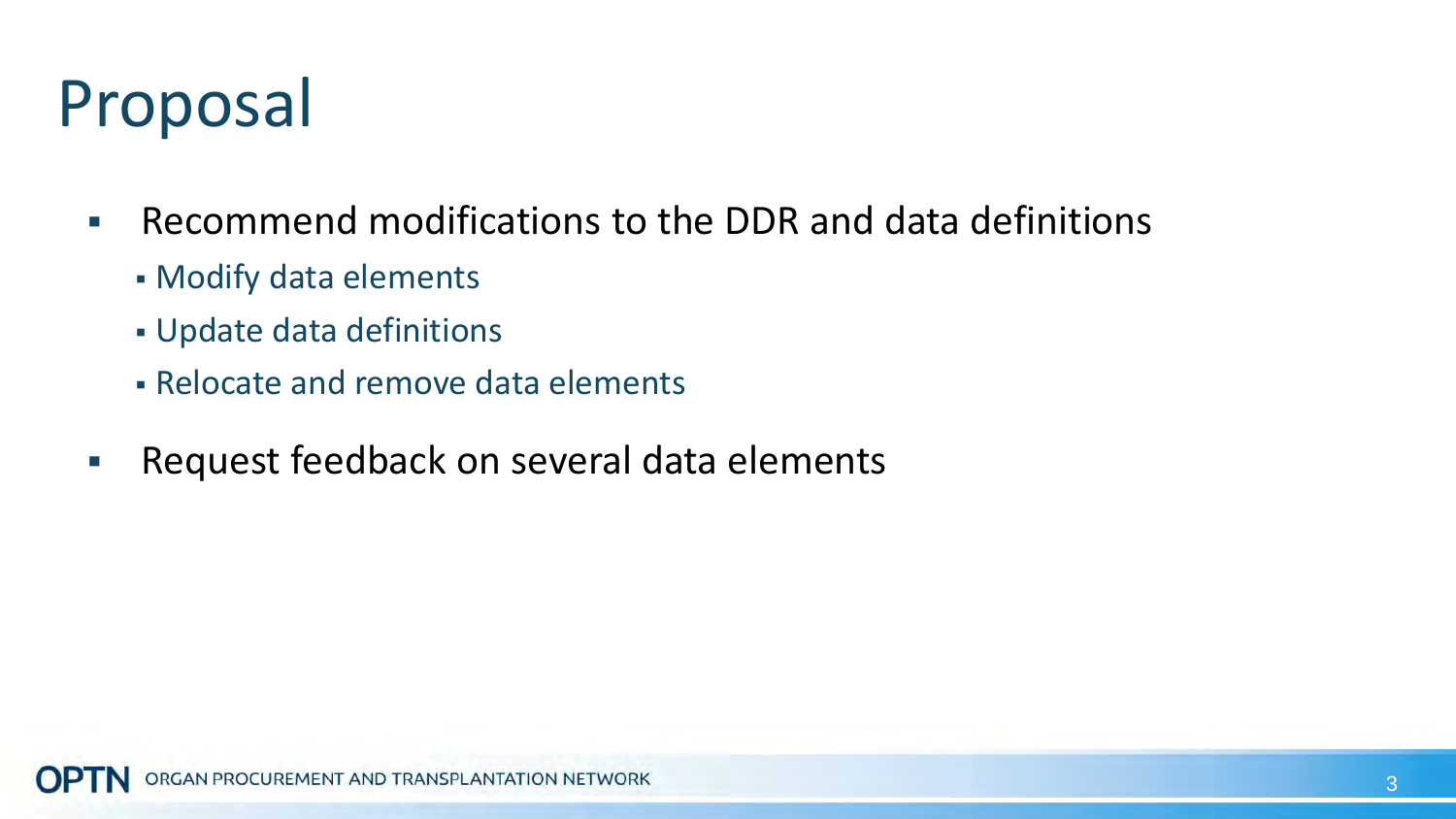#### Data Element Review Process

- Data Advisory Committee (DAC) Data Element Standard of Review Checklist
- Collaboration with stakeholders
	- Scientific Registry of Transplant Recipients (SRTR)
	- OPTN Ad Hoc Disease Transmission Advisory Committee
	- OPTN Heart Transplantation Committee
	- OPTN Liver and Intestinal Organ Transplantation Committee

GAN PROCUREMENT AND TRANSPLANTATION NETWORK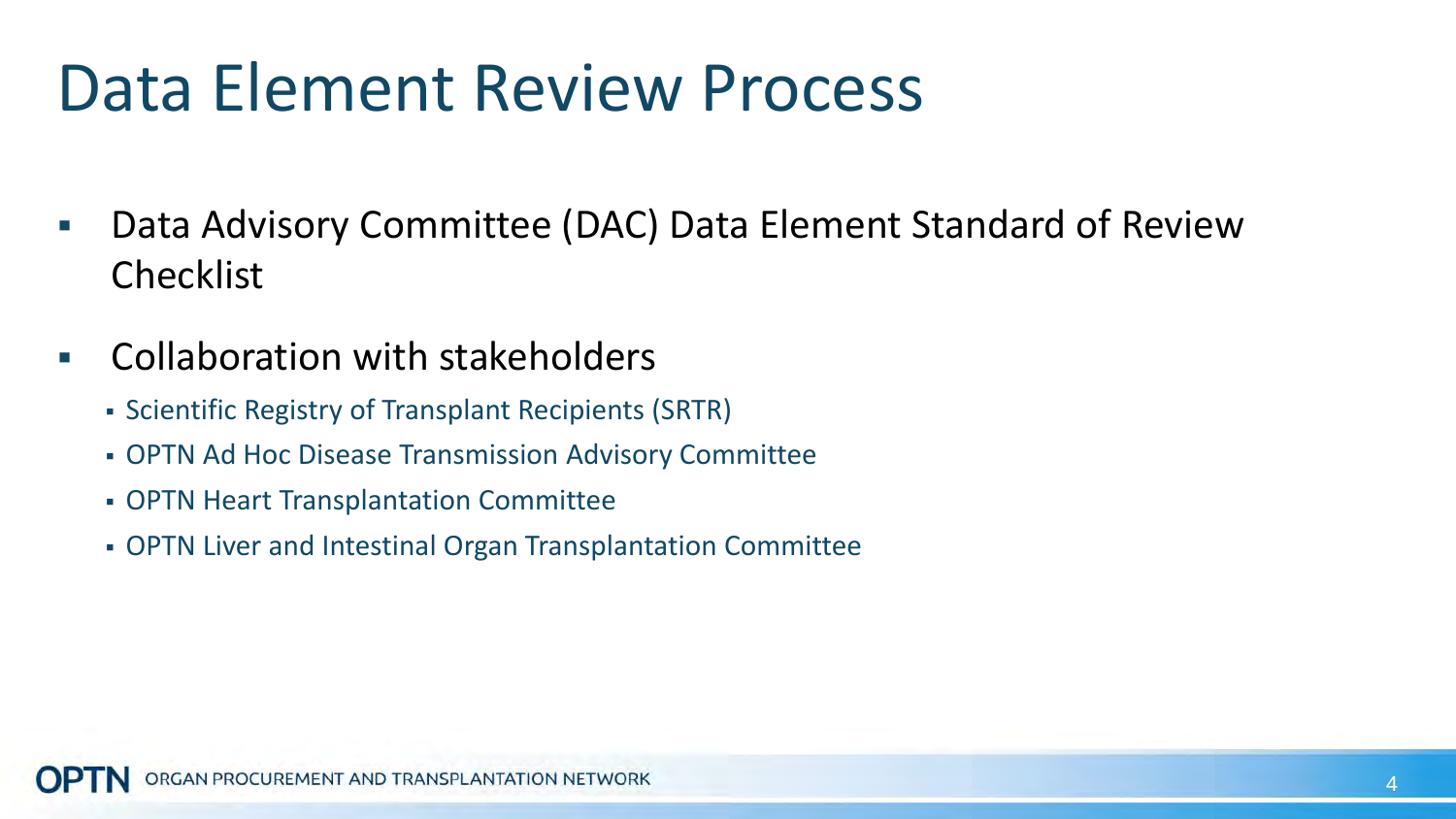## Request for Feedback

- Recovery date Should both recovery date and cross clamp date/time be collected?
- Citizenship Still collect this information on deceased donors?
- Donor management (Any medications administered within 24 hours of cross clamp) – Update list of medications, add dosages/duration?
- Number of transfusions during terminal hospitalization Collect total volume instead of number of transfusions?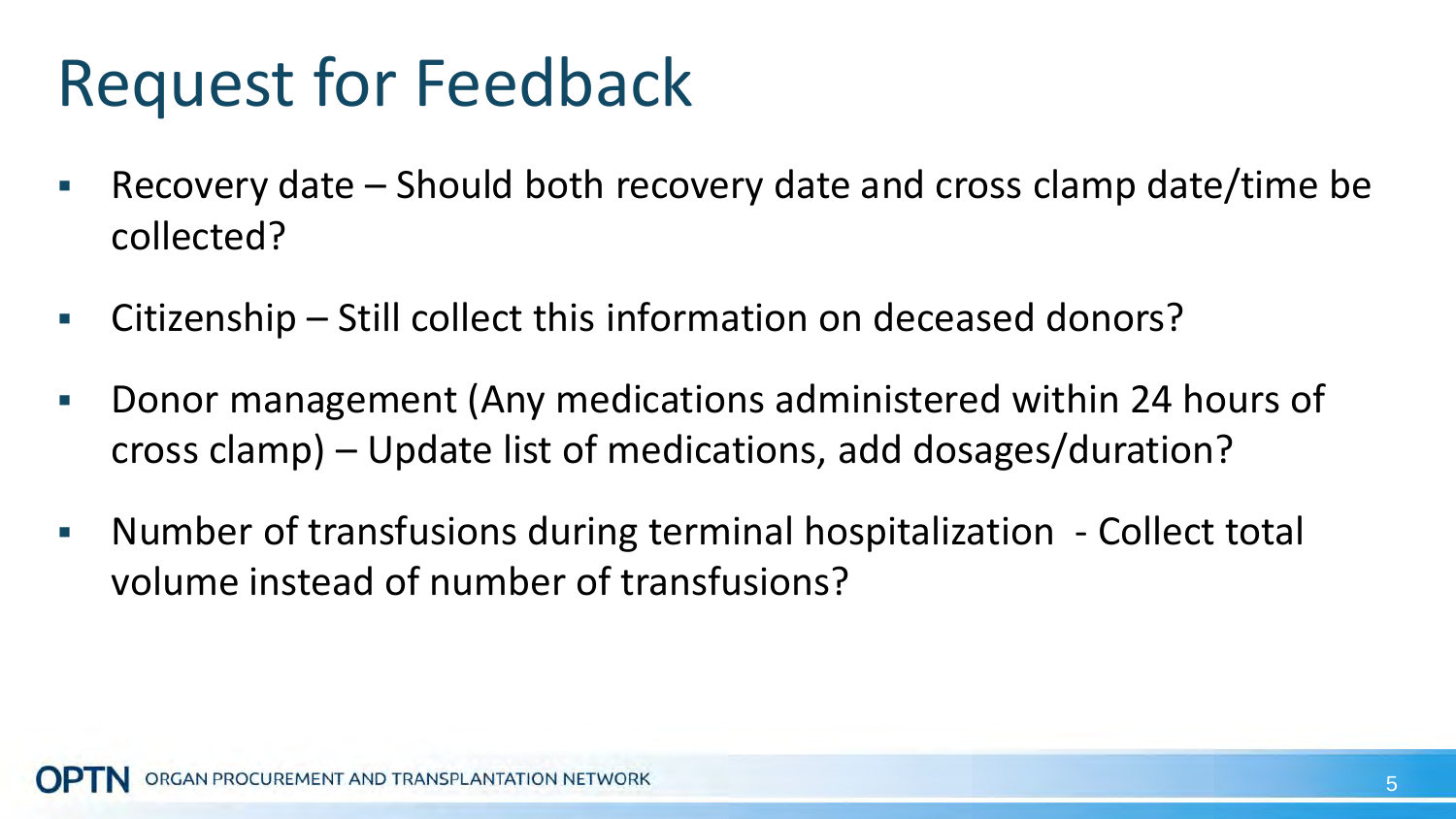## Request for Feedback

- Cocaine use (ever) AND continued in last six months
- Other drug use (ever) AND continued in last six months
	- Should these questions be revised and modeled after the universal donor risk assessment interview questions?
- Proposed change:

Ever use or take drugs, such as steroids, cocaine, heroin, amphetamines, or opioids?

- Type of drug
- **How often and how long was it used?**
- When was it last used?
- Route (inhaled, needles, ingested)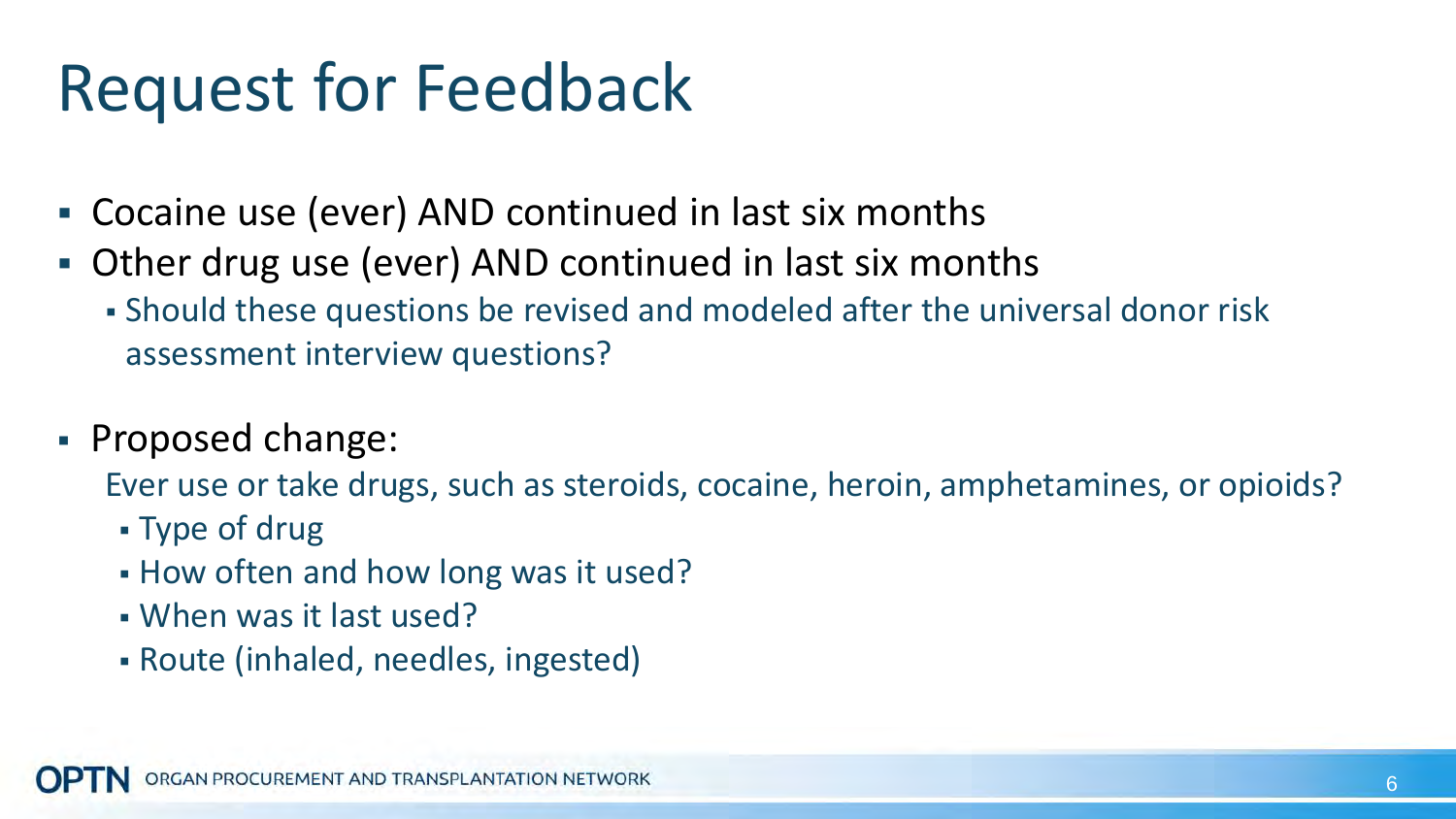## Request for Feedback

- Chagas and TB (tuberculosis) history Should additional information be collected
- Organ recovery section Should systolic blood pressure, diastolic blood pressure, mean arterial pressure, and O2 saturation still be collected for DCD withdrawal? If so, how often?
- Clinical infection confirmed by culture Collect more granular information?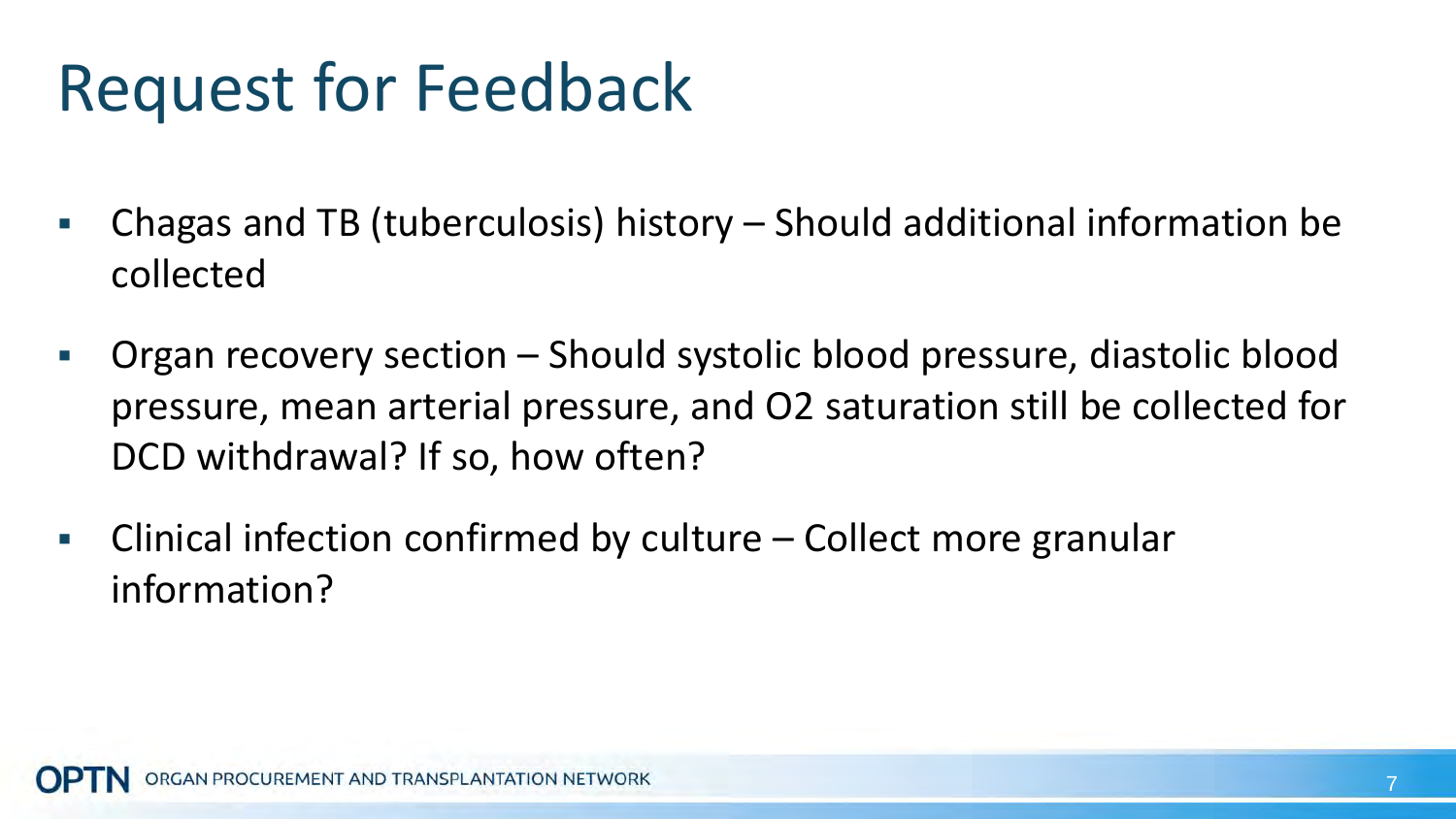#### Rationale

- **If all increase in the number of member questions reviewed by the OPO** Committee
	- Two in March 2015 to seven in October 2018
	- Questions vary in complexity
- Timing of review corresponds with DAC charge to review all data collection forms